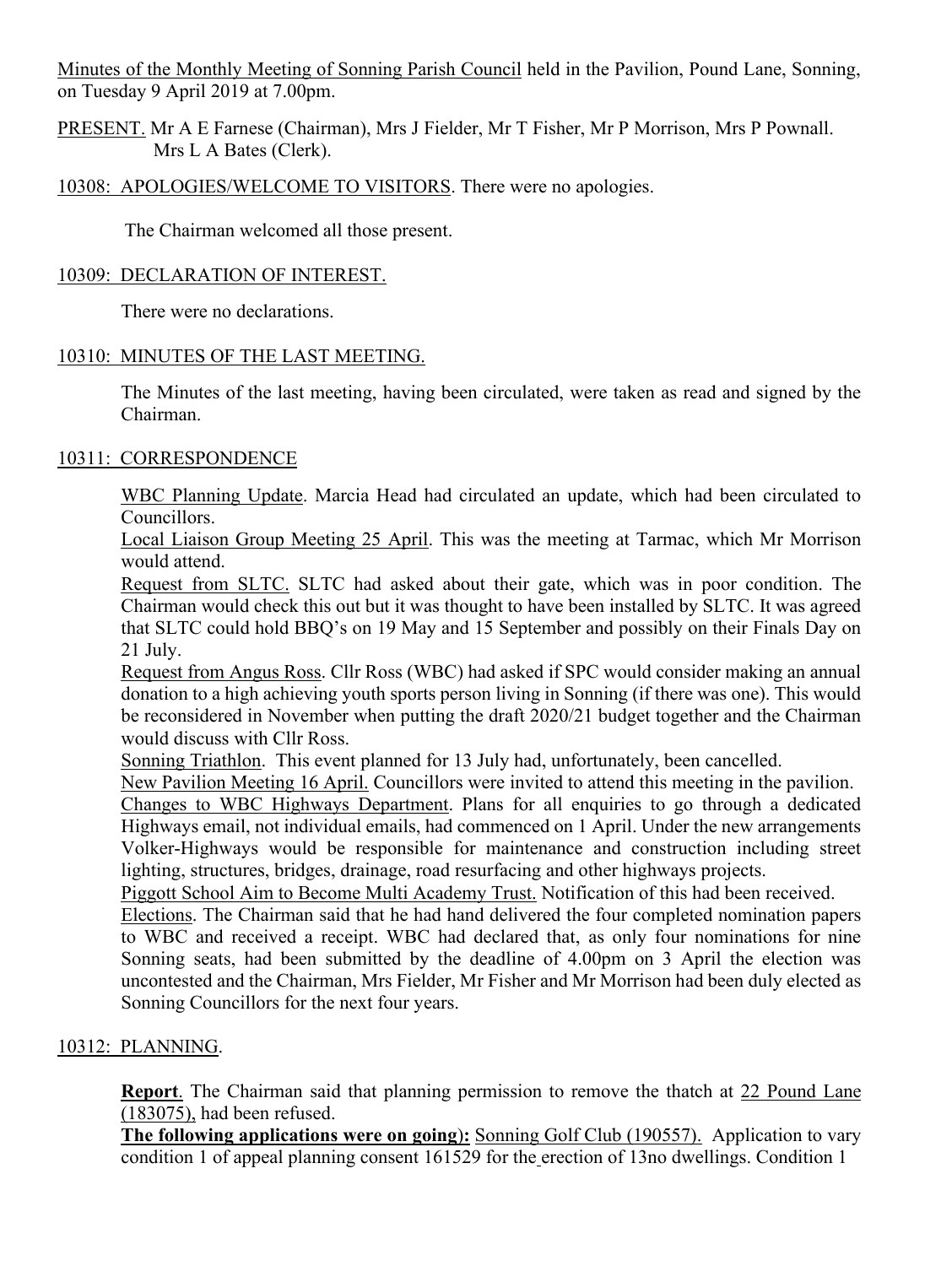# 10312: PLANNING (Cont'd).

refers to the details of appearance, landscaping, layout and scale and seeks to allow the wording to be changed to facilitate access works and wider pedestrian improvements. 08/04/19: Butts End House (190630). Householder application for a proposed conversion of an open fronted garage to create habitable accommodation, including erection of front and side walls and front porch, changes to the existing boundary walls and fenestration, and creation of vehicular access and parking. 05/04/19: Holme Park Sports Ground (190606). Full application for the erection of a medical consultation and treatment clinic (including sports and physiotherapy) plus cycle and refuse store, following demolition of existing sports club changing facilities, club bar and external store. 18/04/19: The Lawns Old Bath Road (190693). Full planning application for the proposed erection of a 1no. dwelling including landscaping. 16/4/19

**The following applications had been approved**: Sonning Dene (190186): 21 West Drive (190228).

**The following applications had been refused.** Home Park Farm House (181161): 22 Pound Lane (183075

**The following new applications had been received.** No new applications**.**

#### 10313: QUESTIONS FOR BOROUGH COUNCILLOR

In the absence of Cllr. Haines, there were no questions.

### 10314: PARISHIONER QUESTIONS.

Mr Runnalls asked about double yellow lines in Pound Lane and was told that none were proposed but there were proposals for Sonning Lane.

Mr Runnalls also asked about the memorial Lychgate, at the Pearson Road entrance to the churchyard. It was understood that the Churchwardens were dealing with this.

### 10315: FINANCE.

a) Payment of Accounts April (1-30 March). Mr Morrison proposed making the following payments, Mr Fisher seconded and these were approved unanimously.

|          |     |                    | SPC PAYMENT OF ACCOUNTS APRIL (1 TO 31 MARCH) '19 |              |            |            |                 |                 |
|----------|-----|--------------------|---------------------------------------------------|--------------|------------|------------|-----------------|-----------------|
| Date     | Chq | Name               | Service item                                      | <b>Gross</b> | <b>VAT</b> | <b>Net</b> | Committee       | Sub-committee   |
| 21/03/19 | 566 | Tivoli             | Dog Bins $x$ 2 Jan + Feb                          | 312.00       | 52.00      | 260.00     | <b>ENVIRON</b>  | Dog Bins        |
| 21/03/19 | 567 | Purco Print        | <b>Newsletters</b>                                | 60.00        | 0.00       | 60.00      | <b>ADMIN</b>    | Photocopying    |
| 21/03/19 | 569 | Nat. Savings       | T Court Fund                                      | 3325.16      | 0.00       | 3325.16    | <b>SPORT</b>    | SLTC Cont.      |
| 21/03/19 | 569 | Nat. Savings       | T Court Fund                                      | 633.36       | 0.00       | 633.36     | <b>SPORT</b>    | SPC Cont.       |
| 21/03/19 | 570 | <b>Berks Blind</b> | Donation                                          | 50.00        | 0.00       | 50.00      | <b>DONATION</b> | Donations       |
| 21/03/19 | 571 | Age Concern        | Donation                                          | 200.00       | 0.00       | 200.00     | <b>DONATION</b> | Donation        |
| 21/03/19 | 572 | Air Ambulance      | Donation                                          | 200.00       | 0.00       | 200.00     | <b>DONATION</b> | Donation        |
| 21/03/19 | 573 | Parochial CC       | Donation                                          | 200.00       | 0.00       | 200.00     | <b>DONATION</b> | Donation        |
| 21/03/19 | 574 | <b>ReadiBus</b>    | Donation                                          | 150.00       | 0.00       | 150.00     | <b>DONATION</b> | Donation        |
| 21/03/19 | 575 | Sue Ryder          | Donation                                          | 100.00       | 0.00       | 100.00     | <b>DONATION</b> | Donation        |
| 21/03/19 | 576 | CAB                | Donation                                          | 50.00        | 0.00       | 50.00      | <b>DONATION</b> | Donation        |
| 21/03/19 | 577 | Twyford Vol.       | Donation                                          | 50.00        | 0.00       | 50.00      | <b>DONATION</b> | Donation        |
| 21/03/19 | 578 | Keep Mobile        | Donation                                          | 50.00        | 0.00       | 50.00      | <b>DONATION</b> | Donation        |
| 21/03/19 | 579 | Relate             | Donation                                          | 50.00        | 0.00       | 50.00      | <b>DONATION</b> | Donation        |
| 21/03/19 | 580 | Me2                | Donation                                          | 50.00        | $0.00\,$   | 50.00      | <b>DONATION</b> | Donation        |
| 21/03/19 | 581 | L A Bates          | Honarium less tax                                 | 2636.20      | 0.00       | 2636.20    | <b>CLERK</b>    | Clerk           |
| 21/03/19 | 581 | L A Bates          | Telephone                                         | 40.00        | 0.00       | 40.00      | <b>ADMIN</b>    | Post, telephone |
| 28/03/19 | 582 | Inland Rev.        | Tax                                               | 163.80       | $0.00\,$   | 163.80     | <b>CLERK</b>    | Clerk Tax       |
| 28/03/19 | 582 | Inland Rev         | <b>NIC</b>                                        | 112.12       | 0.00       | 112.12     | <b>CLERK</b>    | Clerk NIC       |
| 28/03/19 | 583 | Sonning Litter     | Litter $x 10$                                     | 1450.00      | 0.00       | 1450.00    | <b>HIGHWAYS</b> | Litter          |
|          |     |                    | <b>TOTAL</b>                                      | 9882.64      | 52.00      | 9830.64    |                 |                 |

**SPC PAYMENT OF ACCOUNTS APRIL (1 TO 31 MARCH) '19**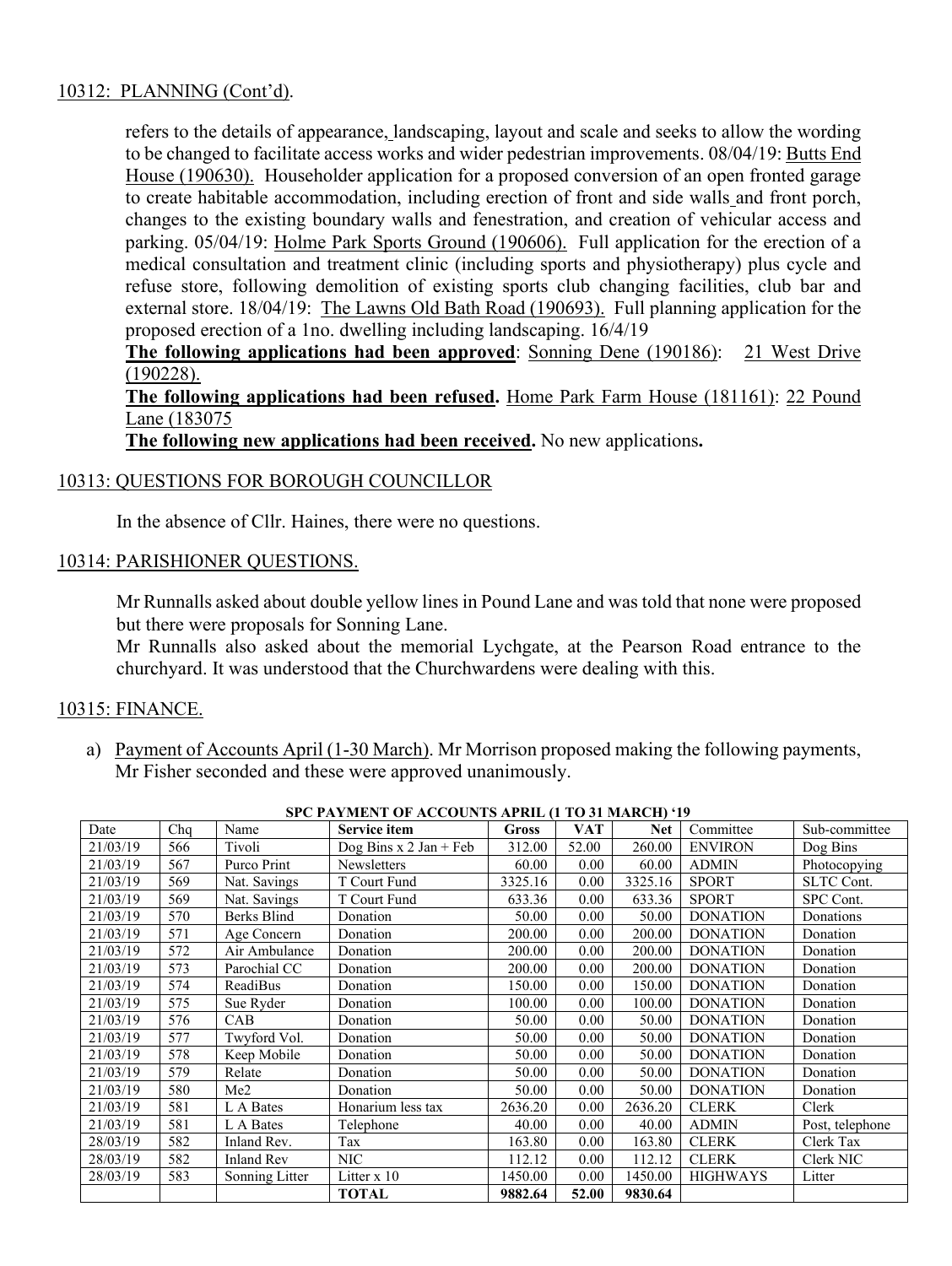# 10315: FINANCE (Cont'd).

b) Report. The Clerk had prepared a report which was noted.

# 10316: HIGHWAYS

School Crossing. Mr Fisher said that Sara Allman had said that the legal costs and the TRO would be £5,000 and the changes to the crossing £15,000. To extend the 20mph to the A4 would require more work. There was enthusiasm for a possible expenditure of £20,000 and Mr Fisher would ask for confirmation of this figure.

Speed Indicators (SID). Mr Fisher said that the maximum speed in Pound Lane had been 60mph at 3.25am, which was similar to the previous month. The average speed in February 2018 had been 27.4 but the February 2019 figure had dropped to 24.29 and there were 3.5% fewer vehicles over the speed limit than in 2018. Mr Fisher said that Mr Runnalls was assisting him with changing the battery over in Charvil Lane. The latest figures showed a speed of 55mph at 3.00am in Charvil Lane.

School Crossing. Mr Fisher said that M/s Allman had been slow to respond. There was discussion about the contribution towards the scheme and Mr Fisher agreed to ask for clarification about the £1,000 towards the engineering, which appeared to have been undertaken when WBC prepared the draft scheme proposals.

Speed Indicator. Mr Fisher said that Mr Runnalls continued to assist him. The latest download for Pound Lane indicated that one vehicle had driven at 60mph at 9.25pm. The number of vehicles was 4000 per day and the seven day average was over 3,900, 71% of vehicles were over the speed limit. The Charvil Lane figures showed a vehicle driving at 65 mph at 7.05pm.The seven day indication was 3500 vehicles per day and this dropped slightly to 3300 over a seven day period. It was understood that Finchampstead moved their SID every three weeks and this would be considered once Charvil Lane had been fully assessed.

Speed Lorry Watch. Mr Fisher that the police had now decided that all those taking part in the Speed Watch had to undertake training in order to be warranted, ruling out untrained volunteers. Cllr Roy Mantel from Twyford had been trained and would get involved. One lorry had been spotted in the village but it was delivering to the Atrium.

Pound Lane Survey-Speed Hump. No further update.

Sonning Lane TRO. It was understood that there were now no reasons for this not to be implemented.

### 10317: RECREATION AND ENVIRONMENT W.G.

- a) Safety Checks. Mrs Pownall had carried out the checks. Mrs Fielder was prepared to undertake this after Mrs Pownall stood down from office.
- b) Field maintenance. This was in the process of being done.
- c) Pavilion Fund Raising. Mrs Pownall said that this was going slowly, only two people had made donations at the SCC Annual Event.
- d) Tree Work. WBC had approved the first phase of the work
- e) ROSPA Report. This was to be undertaken during April.
- f) Recreation Path. The Chairman was looking at the possibility of a resin path, which were permeable. Mrs Pownall would ask Mr Pownall to adjust the slabs in the meantime if possible.
- g) Pagoda Light. The Chairman was arranging this and said that he continued to have concerns about the sort of litter being left in the Pagoda and outside the Pavilion. He would call 101 to discuss this.
- h) Charvil Football Club Property. Mrs Harvey was following this up.
- i) Building Regulations and Engineering Quotes. The Architect had clarified that there was a discounted fee of £1,250, plus VAT, for the Structural Engineer's drawings and calculations